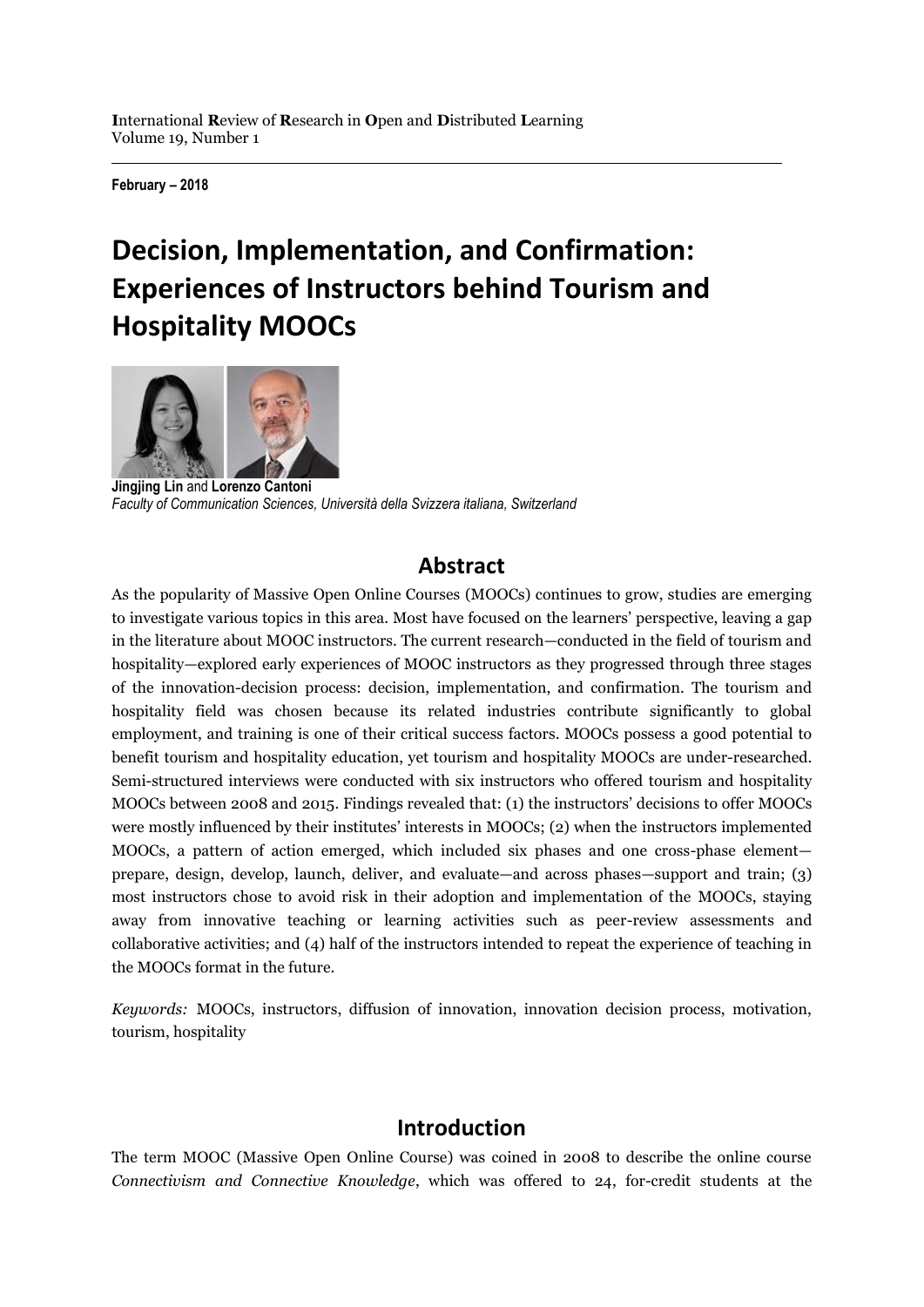University of Manitoba but also opened to 2,200 additional participants from around the globe (Siemens, 2013). Since that time, the proliferation of MOOCs has been beyond imagination. In 2015, the number of MOOCs totalled 4,550 provisions and involved more than 570 universities—reaching 35 million learners (Cook, 2016).

Despite the fast development of MOOCs, their offerings in the field of tourism and hospitality (shortened as T&H below) remain scarce (Tracey, Murphy, & Horton-Tognazzini, 2016), especially when compared with other subjects covered by MOOCs. This is somehow strange, if one considers the peculiarities of T&H field—e.g., high turnover, seasonality, new global challenges—which make the use of information communication technologies particularly relevant in order to provide flexible training and upskilling opportunities to very diverse audiences in the concerned industries (Cantoni, Kalbaska, & Inversini, 2009; Miralbell, Cantoni, & Kalbaska, 2014).

There were 51 T&H MOOCs by 2015, with 23 provided by higher education institutes (HEIs), mostly in the English language (18 of 23). A study by Ryan, Horton-Tognazzini, and Williams (2016) confirmed the dearth of T&H MOOCs. The first MOOC dedicated to T&H topics was *Tourism Industry Analysis*, offered on the Canvas Network platform by Central Florida University in 2013. In 2014, another MOOC offered by HEIs in the field of T&H was published, *Introduction to Wines 101* by Taylor's University (in Malaysia)*.* In 2015, 15 T&H MOOCs from HEIs appeared, followed by seven more in 2016, and five more in 2017 (counting only MOOCs offered in English).

In October 2015, the first MOOC titled *eTourism: Communication Perspectives* by the Università della Svizzera italiana (Switzerland) joined the other offerings of T&H MOOCs and was launched on the iversity platform (https://iversity.org). The initiative, for the university, was an experiment out of the motivations of social corporate responsibility, developing the public relations and brand marketing; meanwhile, for the faculty, it was an opportunity to expand the existing T&H research into the domain of eLearning. MOOCs in T&H since then had become an independent research line in the university. As members of the development team, we have been through a full process of designing and implementing the MOOC as providers. The experience inspired a research problem: What are other instructors' experiences of providing T&H MOOCs?

As the number of T&H MOOCs increases, it may be helpful to introduce the existing experiences of instructors, so that we can better understand the situation, and identify problems that need to be considered in future developments.

# **Literature Review**

#### **T&H MOOCs and Relevant Studies**

Just as the number of MOOCs in the T&H field is limited, so is the existing research on the subject. A search in Google Scholar on May 2, 2017 using the keywords "tourism" and "MOOCs" resulted in 18 relevant publications, including eight journal articles, eight conference proceedings' papers, and two book chapters.

The most relevant studies were from Deale (2015), and Annaraud and Singh (2017). The former study used a survey instrument to learn about 144 T&H educators' understanding, perception, and usage of MOOCs. Deale's results showed mostly neutral or even sometimes negative perceptions of MOOCs.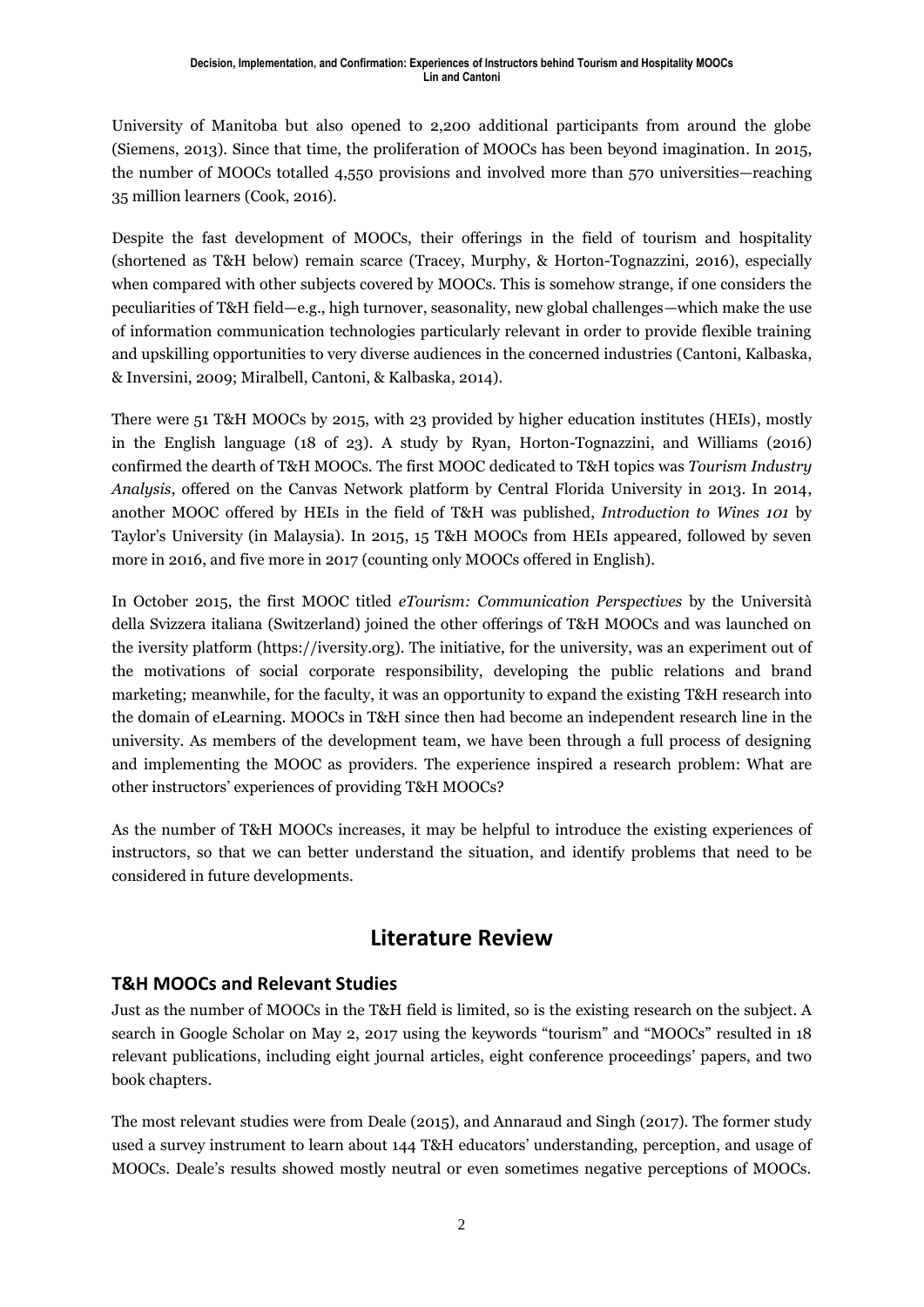The latter study estimated the variance in perceptions of MOOCs between 45 students and 25 faculty members in the field of T&H in the US using a survey instrument, and found a significant difference in 11 of 31 variables. The overall analysis of the 2017 study also showed that faculty members and students had favorable feelings toward the use of MOOCs. Considering that Deale's respondents were also mostly from the US (121 out of 144), it would appear that over the course of only two years, the general attitude of T&H educators toward MOOCs had shifted from neutral/negative to positive.

Three publications reported results from their T&H MOOCs' practices. Hara, Moskal, and Saarinen (2013) presented their six-week tourism MOOC to evaluate teaching effectiveness by analyzing data from six in-course quizzes, one final exam, and four during- and after-course surveys. They concluded that the MOOCs format can demonstrate promising outcomes, and that its teaching of complex content to massive numbers of people around the world can be effective. Lin, Cantoni, and Kalbaska (2016) followed the ADDIE model (analysis, design, development, implementation, and evaluation) to produce their first tourism MOOC. The same MOOC was further reported by Lin and Cantoni (2017) to describe and demonstrate an evaluation strategy based on the Kirkpatrick model (Kirkpatrick, 2006)—it delineates four levels of training outcomes: reaction, learning, behavior, and results.

To date, no study about T&H MOOCs has been found that addresses the full experience of producing MOOCs as an instructor.

#### **Studies of Instructors in MOOCs**

Searching outside the field of T&H, it is possible to find existing literature about instructors in MOOCs. For instance, interviews with eight MOOC instructors from the University of Toronto revealed six themes: instructors' motivations to offer MOOCs; MOOC design, development, and delivery; measures for success; development success; development support; and implications of MOOC instruction (Najafi, Rolheiser, Harrison, & Håklev, 2015). Another study involved 14 interviews with MOOC instructors and reported three stages for each MOOC taught: preparation, implementation, and feedback (Zheng, Wisniewski, Rosson, & Carroll, 2016).

Doherty, Harbutt, and Sharma (2015), basing their study on the experience of developing four massive open online courses, suggest that "designing and building a MOOC can be a huge undertaking so a clear workflow is essential to keep on track" (p. 178). For a clear workflow to emerge—so that results can be optimized—thoughtful planning and practices are usually required. Another shortcut is learning from the experiences of previous practitioners who have already gone through the process. However, most MOOC researchers have investigated the learners' perspective, which leaves a significant gap in the literature on the institutional threats and opportunities, as well as on MOOC facilitators' experience and practices (Liyanagunawardena, Adams, & Williams, 2013; Ross, Sinclair, Knox, & Macleod, 2014).

### **DOI Approach to Study MOOC Experiences**

To understand the whole process of how MOOC instructors experience MOOCs as an innovation, we need a detailed framework that can elaborate on the actual implementation process at the individual adopter's level. This calls for the Diffusion of Innovations (DOI) theory by Rogers (2003). Why use DOI instead of another well-known model, such as the Technology Acceptance Model (TAM)? The reasons are twofold. The first consideration is how a model applies to the situation at hand. TAM is applicable to the individual level of adoption, when what is needed is a better understanding of the factors that influence an individual's decision to adopt a technology. DOI, on the other hand, offers a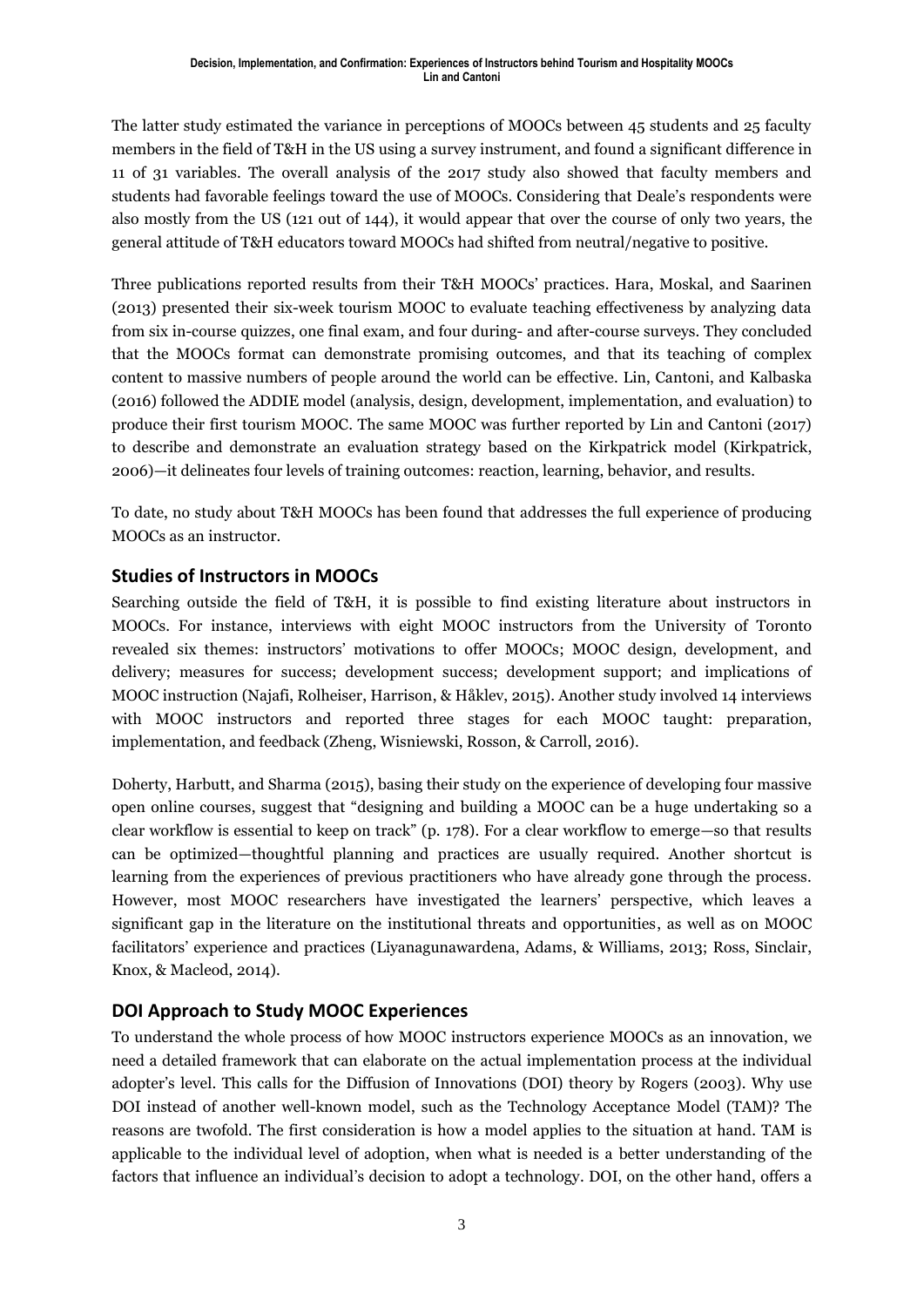systematic framework to explore the relationship between technology and people and their interactions within a social system. It covers both the organizational level of adoption but also the intra-organizational level of adoption, which is not only subject to each individual's own will, but also influenced by organizational contexts. The second consideration is the research approach. TAM is a model offering a clear set of measurements for its major factors, such as perceived usefulness and perceived ease of use. These measurement features match perfectly with a quantitative research approach. In the theory system of DOI, its widely accepted model, Innovation-Decision Process (IDP), has proven to be efficient in exploring

the process through which an individual (or other decision-making unit) passes from gaining initial knowledge of an innovation (*Knowledge*), to forming an attitude toward the innovation (*Persuasion*), to making a decision to adopt or reject the innovation (*Decision*), to implementation of the innovation (*Implementation*), and finally to confirming this decision (*Confirmation*)." (Rogers, 2003, p. 168)

Moreover, IDP is perfectly suited to a qualitative research approach. A comparison of DOI, TAM, and IDP is presented in Table 1.

DOI was often adopted as the theoretical approach for MOOC studies related to student perception, student achievement, highly motivated students, higher education, online social worlds, and collaborative activity (Gasevic, Kovanovic, Joksimovic, & Siemens, 2014). It also supported research investigating MOOC diffusion among HEIs. DeRousie (2014) examined four innovations including MOOCs through the lens of DOI by considering factors related to diffusion and adoption in higher education. The dataset of 81 institutions was used to investigate the diffusion of MOOCs in the US. When it comes to individual adopters—instructors who teach MOOCs—one study (Evans & Myrick, 2015) surveyed 162 professors who had taught MOOCs, taking a DOI approach to better understand how MOOCs were perceived by instructors. On the strategic decision level, Murphy, Horton-Tognazzini, and Williams (2014) drew on the DOI theory and the tourism industry to investigate and propose two strategies for MOOC adoption and subsequent implementation.

However, no research has applied IDP to conduct an in-depth study of MOOC instructors' experiences of making decisions, implementing MOOCs with actions, and their intentions regarding whether to continue teaching MOOCs in the future.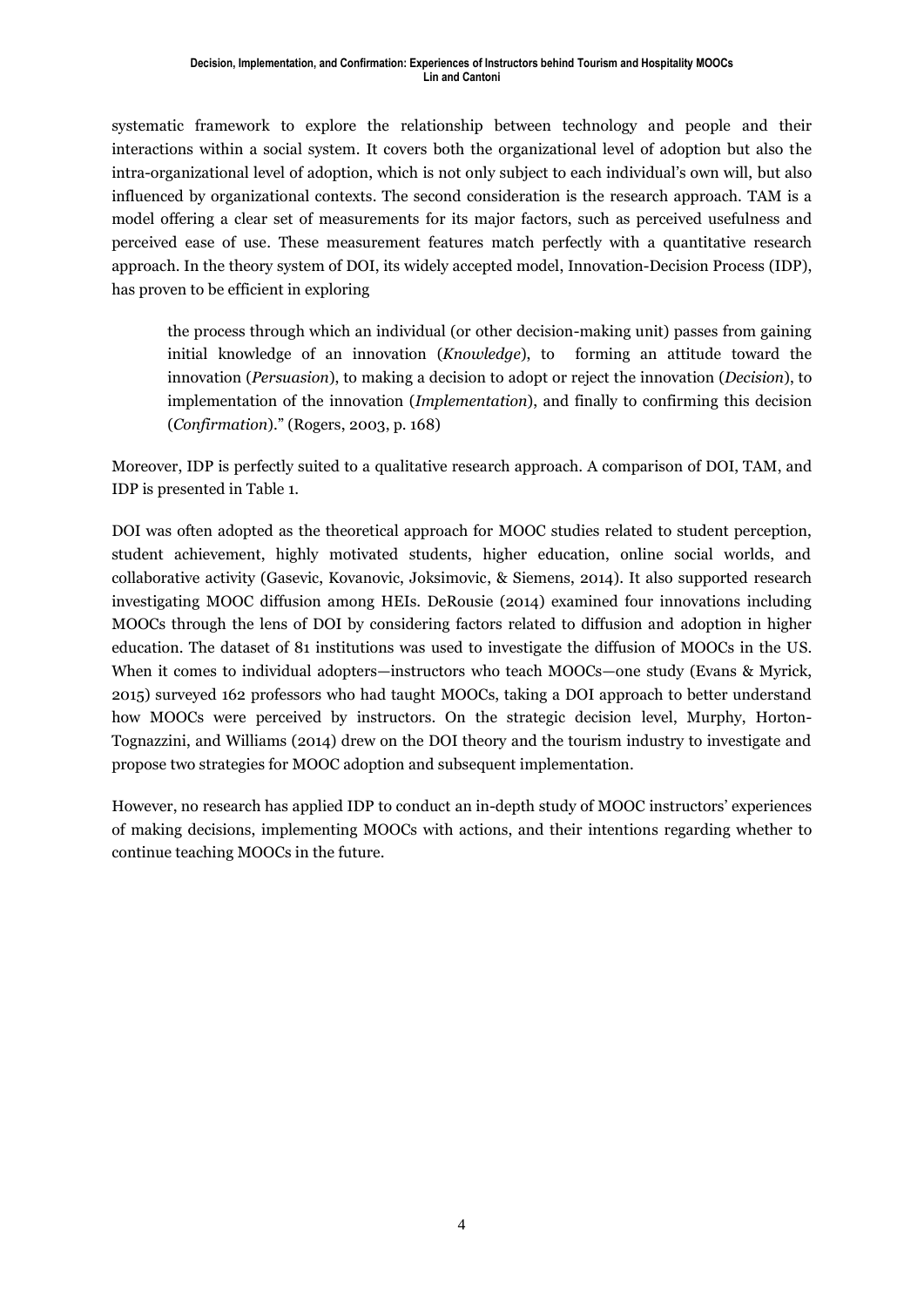#### Table 1

#### *A Comparison of DOI, IDP, and TAM*

|                                            | Level of adoption                                          | Conditions to apply                                                                                                                                                  | Applicable research<br>approach   | Pros                                                                                                                                                                            | Cons                                                                                                                                                                                                 |
|--------------------------------------------|------------------------------------------------------------|----------------------------------------------------------------------------------------------------------------------------------------------------------------------|-----------------------------------|---------------------------------------------------------------------------------------------------------------------------------------------------------------------------------|------------------------------------------------------------------------------------------------------------------------------------------------------------------------------------------------------|
| Diffusion of<br>Innovations<br>(DOI)       | Organizational,<br>intra-<br>organizational,<br>individual | To investigate the<br>maturity of an<br>innovation, the<br>different<br>levels/characteristics<br>of adopters, or<br>decision-making<br>process of an<br>innovation. | Qualitative research<br>approach  | It can explore not<br>only relevant<br>elements such as<br>technology and<br>users but also the<br>process of<br>innovation diffusion<br>throughout the<br>social system.       | Difficult to quantify,<br>especially almost<br>impossible to<br>measure what<br>exactly causes the<br>adoption of an<br>innovation.<br>Meanwhile, cannot<br>account for all<br>variables.            |
| Innovation<br>Decision<br>Process<br>(IDP) | Intra-organizational                                       | To explore the<br>decision-making<br>process of an<br>innovation.                                                                                                    | Qualitative research<br>approach  | The "process"<br>element from the<br>theory of DOI, with<br>detailed stages of<br>knowledge,<br>persuasion,<br>decision,<br>implementation, to<br>confirmation.                 | Stages follow each<br>other in a time-<br>ordered manner,<br>which is not always<br>the case.<br>Difficult to quantify.                                                                              |
| Technology<br>Acceptance<br>Model<br>(TAM) | Individual                                                 | To investigate users'<br>perception of a<br>technology, in<br>particular tackling<br>with the perceived<br>usefulness and<br>perceived ease of<br>use.               | Quantitative<br>research approach | A parsimonious and<br>powerful theory to<br>reveal a relationship<br>chain, having<br>beliefs influencing<br>attitudes, which<br>lead to intentions<br>and actual<br>behaviour. | It has to be<br>integrated into a<br>broader one, which<br>would include<br>variables related to<br>both human and<br>social change<br>processes, and to<br>the adoption of the<br>innovation model. |

# **Research Questions**

Our review of the literature suggested a gap across three areas: IDP, in-depth studies about MOOC instructors' experiences and practices, and T&H MOOCs. Furthermore, MOOC researchers have favored a quantitative research approach, while very few studies have used methods traditionally associated with a qualitative research approach (e.g., interviews, observations, and focus groups; Veletsianos & Shepherdson, 2016).

Considering our research interests, past MOOC practices in tourism and the research gap in the literature, in this study we follow the IDP model and conduct in-depth interviews to explore MOOC instructors' experiences and perspectives when producing MOOCs in the field of T&H. We include only three stages (adoption, implementation, and confirmation) from IDP, dropping the other two stages (knowledge and persuasion). The reason behind that decision was that our research interest was to identify common action-related experiences rather than to understand individual knowledge or inner thoughts affecting persuasion. Three research questions guided the process of this research:

- Why did instructors decide to adopt MOOCs in their professional career?
- How did instructors implement the MOOC innovation?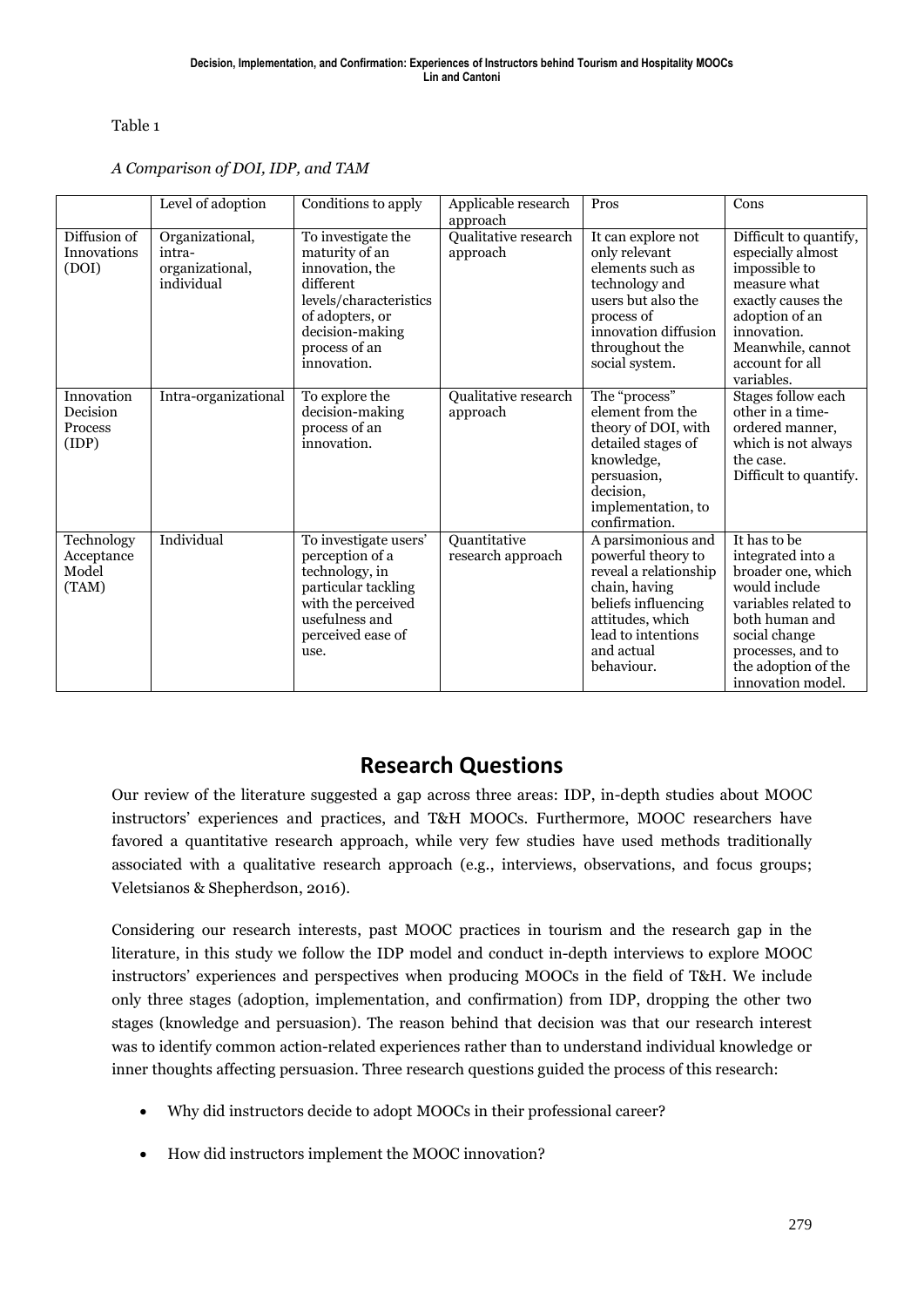How is the confirmation of MOOC decisions among instructors after the MOOC implementation?

# **Methodology**

Between July 1 and December 9, 2016, all 30 instructors from nine different HEIs who offered T&H MOOCs between 2008 and 2015 were invited to participate in an interview. Six instructors, each from a different MOOC and university, volunteered and were interviewed.

The semi-structured interviews followed a protocol designed for this study, containing 13 open-ended questions. Interviews were conducted through Skype and recorded. The longest interview lasted 67 minutes, while the shortest one lasted 44 minutes. The average length of the six interviews was one hour.

An inductive approach was used to analyse the interviews' data (Creswell, 2012; Thomas, 2006) by: coding interviews and transcribing code segments relevant to research questions; collapsing codes into emergent themes and categories; corroborating interview data with other data sources; and preparing descriptive accounts of major and minor themes from the data.

# **Results**

This section presents the major findings of the interviews as responses to the three guiding research questions.

#### **Why did Instructors Teach MOOCs?**

Four instructors did not autonomously decide to become MOOC instructors; the institutes' senior management decided to enter the MOOC market as providers, and once this occurred, these instructors were invited. Instructor 4 mentions that the first wave of MOOCs in his university were produced mostly due to pressure from senior management. However, he was glad that he took the challenge and went through this process because it opened a completely new world to him.

Sometimes MOOC platform providers invited universities to offer MOOCs on specific subjects, which was the case for Instructors 3 and 6.

They [platform's name] came with two different ideas: [subjects' names]. These are based on what people were searching for on [platform's name]. They did not have that course covered yet. They were looking for people with expertise in that area. They probably found us based on our [subject's name] activities, because we are very good in those areas. I just happened to be a good match between what interests them and what capacities we have. (Instructor 6)

Two instructors taught MOOCs on a voluntary basis. Instructor 1 chose to provide a MOOC because of his expertise and passion, with no support from the university. Instructor 2 volunteered to lead the MOOC experience after it was proposed by the head of the university.

The top three personal motivations mentioned by instructors to teach MOOCs were: institutional interest/pressure from the boss (five of six), trying MOOCs as a new technology/environment/tool for teaching (four of six), and sharing knowledge and subject matter expertise (three of six).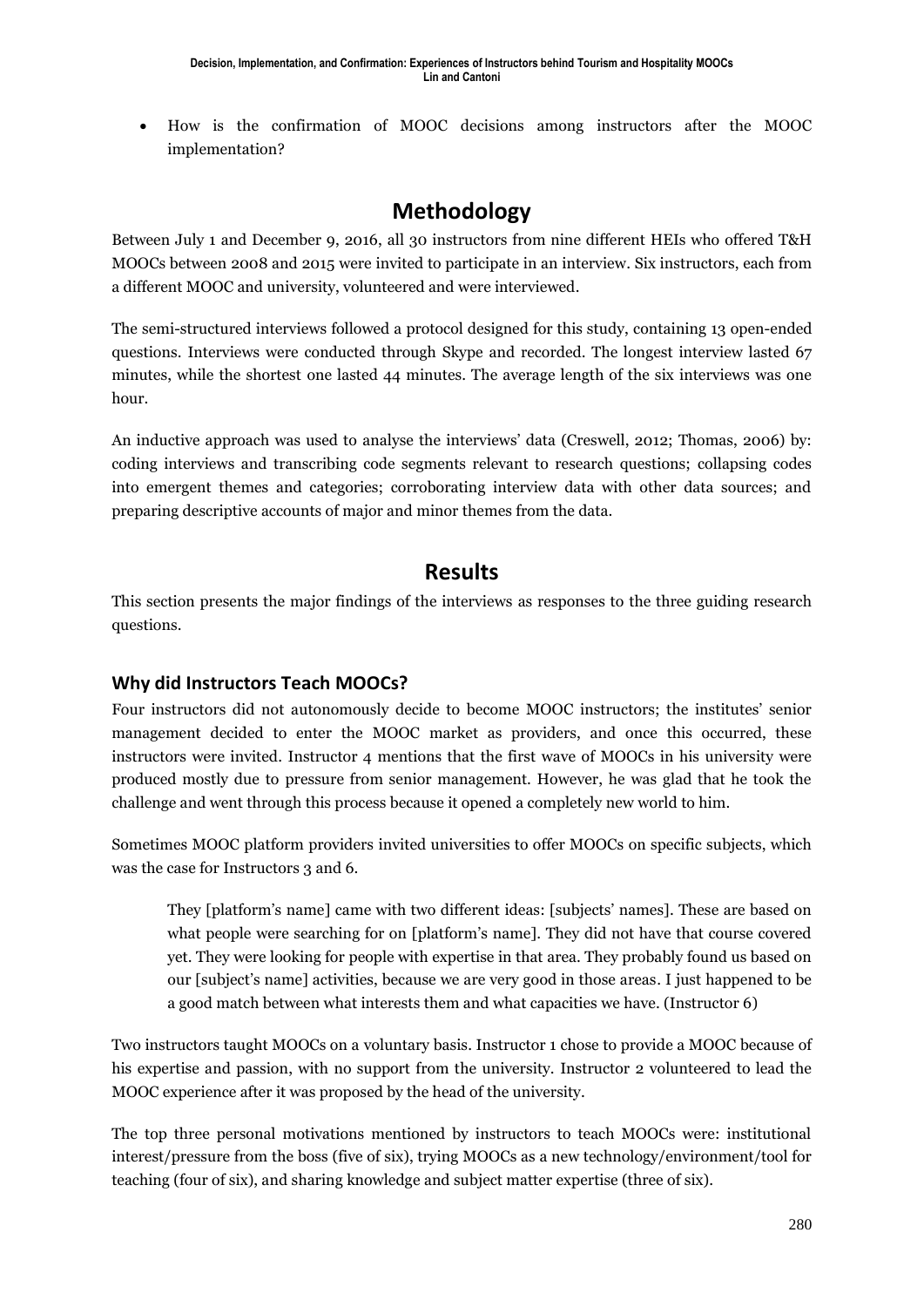#### **How did Instructors Implement MOOCs?**

One imperative aspect investigated by this study was the actual implementation process of producing a MOOC as an instructor: "Implementation occurs when an individual puts an innovation into use. Until the implementation stage, the innovation-decision process has been a strictly mental exercise of thinking and deciding" (Rogers, 2003, p. 179). In the current study, the implementation process included all actions by instructors after the decision to offer a MOOC. In the conversations, six stages plus one cross-phase element were identified: prepare, design, develop, launch, deliver, evaluate, plus support and train (Figure 1).



*Figure 1.* The implementation process of producing MOOCs: A map.

#### **Phase 1: Prepare**

Four instructors described the phase of preparation. Detailed actions in this phase were different among instructors. For Instructor 1, the situation was that there was only one instructor in the MOOC and no external support was available; however, the instructor had archived a rich collection of video materials from previous teaching of the topic, and these videos were reused in the MOOC.

Instructor 2 received enough money from the university to start the project but needed to recruit people and select a suitable MOOC platform as the first stage of work.

Two other instructors regarded the preparation phase as an opportunity to answer some basic yet critical questions before designing the detailed educational experiences, such as which level to teach, which topic to teach, how many videos to publish each week, and which activities to assign to complement the teaching.

**Choose a topic.** Four instructors said their MOOCs' topics were chosen by the universities because of the high reputation of those HEIs in the respective fields.

So the university approach was to choose, from each of the four faculties, one area of research and education strength and to develop a MOOC from that. There were five MOOCs initially launched. One is from my faculty. So basically, it is to choose something that the university has a high reputation for. (Instructor 5)

Also, two instructors shared that when choosing topics, they were more likely to avoid overlapping content with the work of other MOOC instructors already available online.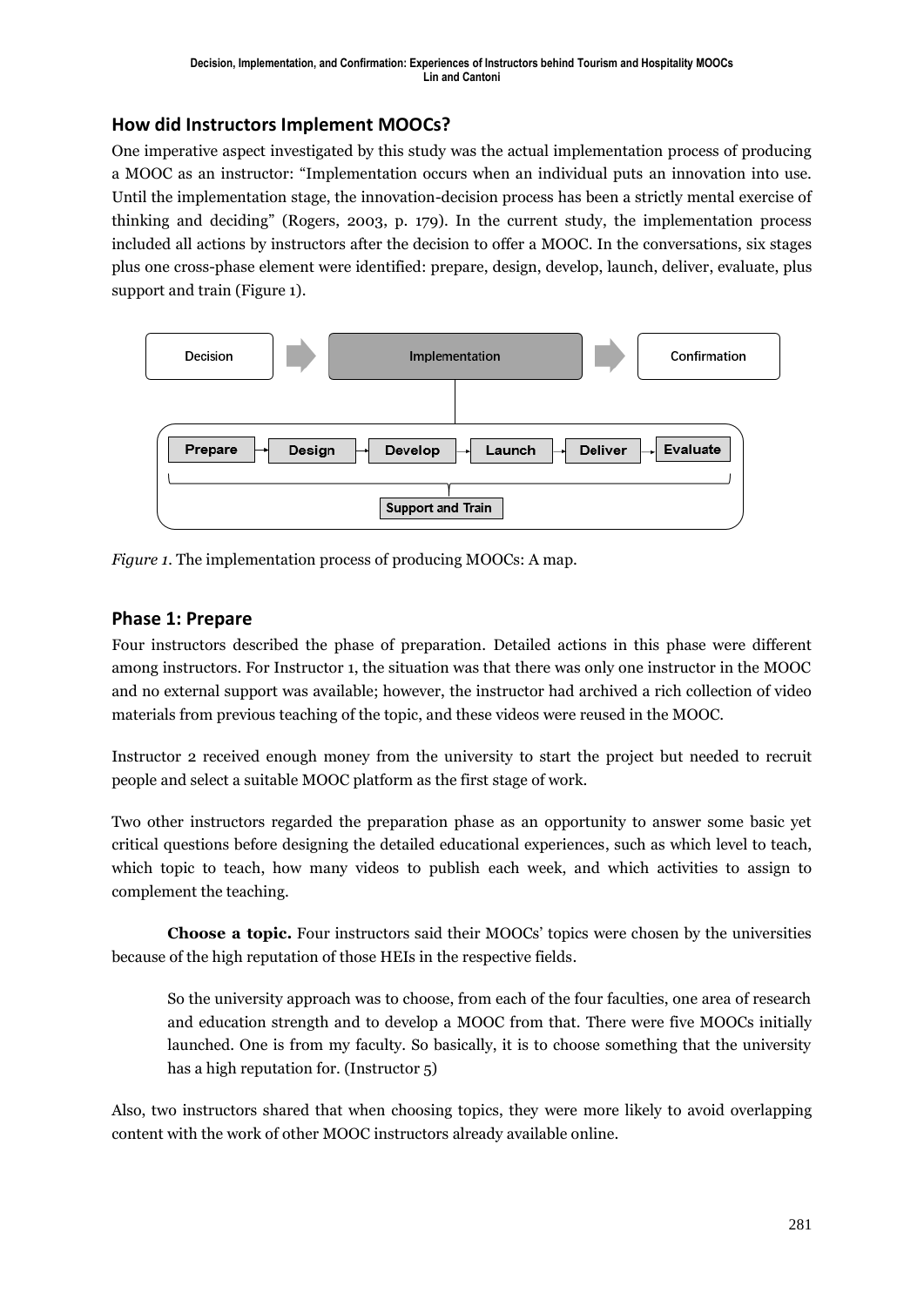#### **Phase 2: Design**

The design phase sets up the whole experience for the course's learners. You can think of it as the instructional design process. For Instructor 2, the instructional design of the MOOC was the result of a bottom-up approach with a lot of brainstorming sessions, which considered both the technical affordability and the observable effectiveness. This was possibly because his MOOC was the first MOOC experiment at his university, and hence there were no procedures already in place for such work.

Instructor 3, on the other hand, received strong and organized guidance to design his MOOC.

In the design phase, I was very much helped by them [a unit for the MOOC production at the university] in thinking of different pillars that I have to deliver. […] I had this outline of the design and discussed the outline with them to verify my idea. After discussing with them, I went back to my original design and adjusted it. (Instructor 3)

However, sometimes even with very strong support, the work is still challenging. Instructor 6 was supported by around 10 people during his MOOC experience. For him, the design process turned out to be "quite heavy and probably a part that many people did not realize [how heavy it can be]." He described this stage as a mixed process of both preparing for video recording (mainly scripting) and designing the entire experience.

#### **Phase 3: Develop**

**Experiences of producing videos.** Except for Instructor 1, all the other five instructors experienced the process of development, including the development of videos and other content. During the conversations, these instructors talked about their videos' development.

Instructor 3 found the whole process of producing videos very easy. Instructor 4 suggested that having an engaging personality helps during this process. They both perceived teaching in front of a camera as being "acting" and very different from the traditional face-to-face teaching.

You are now like a star on TV. Not everyone can become a TV star or movie star. […] You need to be an actor when you are doing a MOOC. (Instructor 4)

Instructor 6, besides being an instructor, also served as "producer" and supervised several other instructors in his MOOC when filming video lectures. According to him, there was trouble that began in the video scripting stage, which then continued in the studio during recording and editing.

**Sources of content used in MOOCs.** Four of six instructors stated that the content used in their MOOCs was mainly reused or adapted from their previous teaching activities.

Instructor 2 said the content did not mirror the teaching being done on campus, but it was closely related to the research activities his team conducted in the university. Instructor 6 mentioned that because MOOCs serve a lower level of learning, his team had to cut down their postgraduate programs' contents to better fit the need of MOOCs.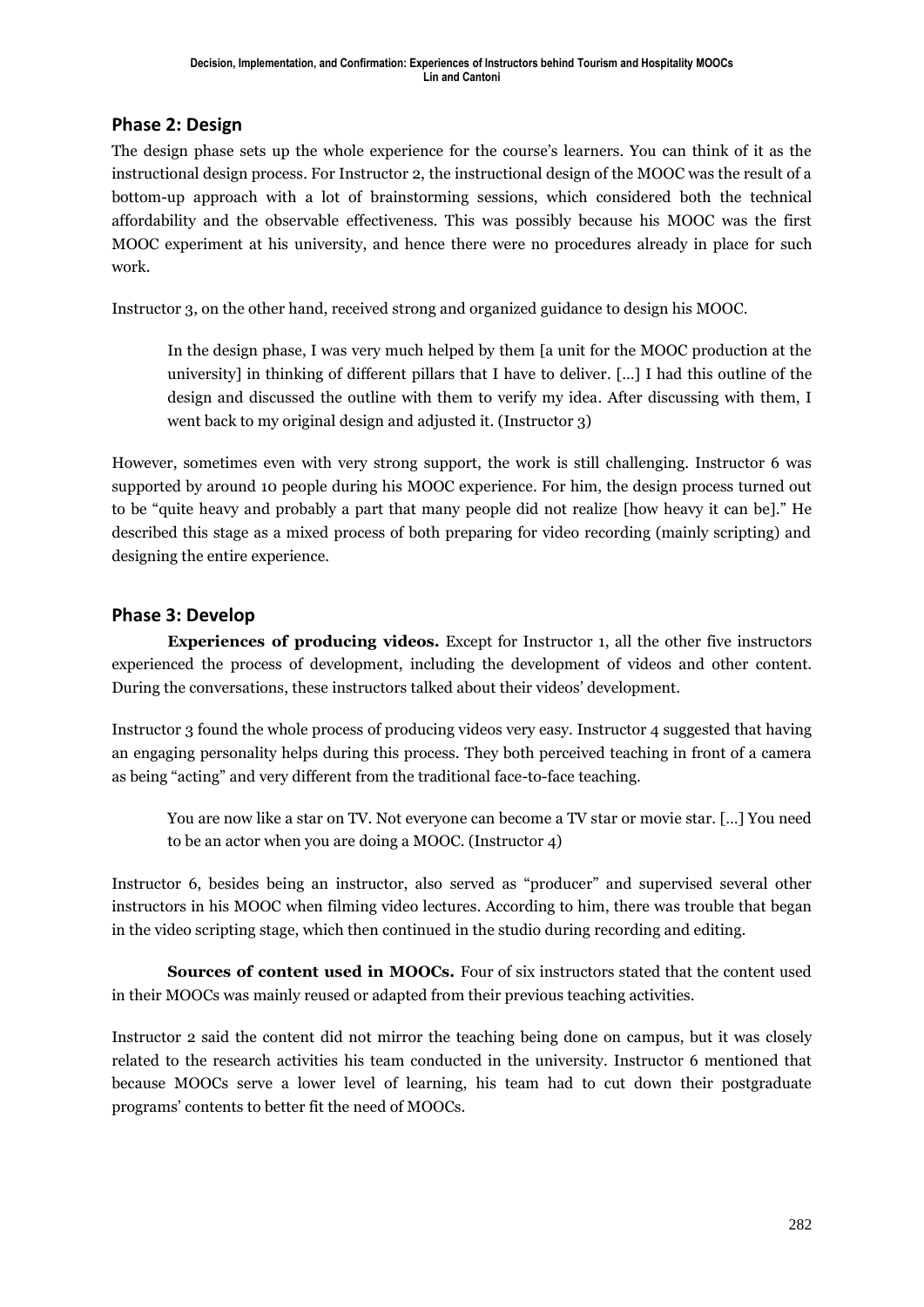#### **Phase 4: Launch**

This stage comprises the process of assembling all the developed content and putting it on the platform in a structured way to make it accessible online. Five MOOCs were repeated after their first iteration, which usually had a fixed starting date. Instructor 2 stressed that promotion activities are to be done by the MOOCs' instructors before and after the launch.

Especially in the field of MOOCs, you need to be involved in terms of promoting the MOOCs, in terms of reaching out to the right audiences […]. If it's corporate social responsibility and public relations after all, you need to reach the right public. So I was deeply involved in designing it and running promotional activities so as to make sure that we had contacts with hopefully interested people. (Instructor 2)

#### **Phase 5: Deliver**

Once online, the MOOCs enter the delivery stage, when various interactions happen within the course, as illustrated in Figure 2.



*Figure 2.* Interactions within a MOOC.

**Intra-MOOC interaction: Online forums.** All six instructors mentioned that their interaction with learners in MOOCs was mainly through discussion forums, either directly or through a teaching assistant.

Forums also made it possible for learners to interact with other learners. In Instructor 4's MOOC, a group of bilingual students volunteered to help another student whose English was not as strong.

Three instructors commented that the online forum as an interaction method was more than sufficient for them, and sometimes even too much.

**Intra-MOOC interaction: Assessments.** The interaction provided by assessments in MOOCs happens in an action-feedback loop. Some assessments are graded, such as quizzes, exams, and peer-review activities. Our interviews revealed that quizzes were often (all six MOOCs) used to measure learners' learning. Another method to encourage peer interaction is the peer-review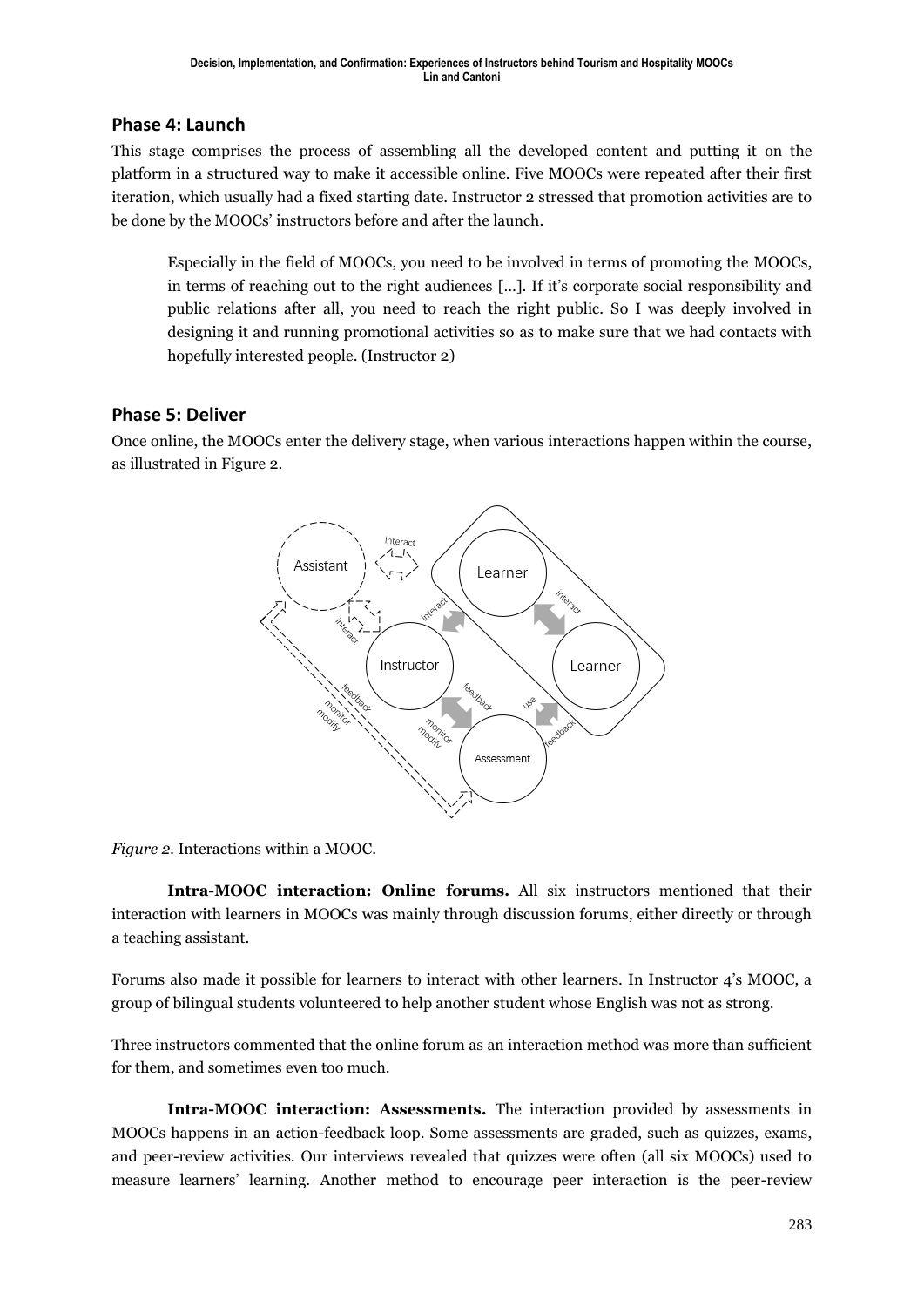assessment, where a learner is required to submit an assignment and will not receive grades on it until giving grades to a certain number of submissions from others. Two instructors used peer-review assessments in their MOOCs and positively recommended it. In the best-reported case of peer-review assessments, the instructor commented:

I had some concerns before about using peer-review assessments, but I think [platform's name] did a good job because they ensure us that it is going to work because it worked in the past. You have to make sure particularly the grading criteria is clear, unambiguous, objective, and it obviously requires a lot of planning and effort of the people who put together the exercises. (Instructor 6)

**Extra-MOOC interaction: Email and social media.** Two instructors described the email conversations they experienced with MOOC learners outside the MOOC platforms. Instructor 1 said that he received too many emails and had to beg learners not to send emails so often. Instructor 3 also received many emails but commented that learners just need to express what they wanted to express and that he had replied to all their messages.

When asked about their attitude toward using social media as a communication tool with learners, most of the instructors expressed concerns and considered social media to be unnecessary (or not requested). Instructor 2 was an exception, showing a positive attitude and describing positive experiences with using social media as a part of his MOOC (in particular a Facebook group and a dedicated Twitter hashtag).

**Monitor and improve the quality.** Besides the interactions that happen within and outside of MOOCs, the instructors need to monitor the online content—using direct observation, analytic data provided by their platform, or feedback from learners. Our interviews revealed that modifications were made as needed to correct mistakes or improve the teaching.

**Flipped classroom.** Flipped classroom is a format of using a MOOC to teach basic knowledge and allowing for in-class time to address higher-level educational activities. No flipped classroom case was reported in this study. However, half the instructors introduced materials and activities from their MOOCs into their face-to-face classes at universities.

#### **Phase 6: Evaluate**

In this study, evaluation of MOOCs refers to the performance assessment of MOOCs from the perspective of their providers. In our interviews, we found that an evaluation procedure at the institutional level was missing in all the studied MOOCs. This is possibly because these MOOCs were still in the experimental or pilot stage and HEIs were only exploring such possibility.

Four instructors, however, did mention course-level evaluation experiences. These instructors mostly used an online survey to collect feedback from participating learners. In one case, the instructor had a comparatively better-organized evaluation approach for the MOOC.

I was asking myself whether it was a good experience anyway but I had the other people to reflect on formalization of evaluation so we had sort of at the managerial level four major layers to evaluate MOOCs and our MOOC in particular, which are: corporate social responsibility, public relations, marketing, and research. (Instructor 2)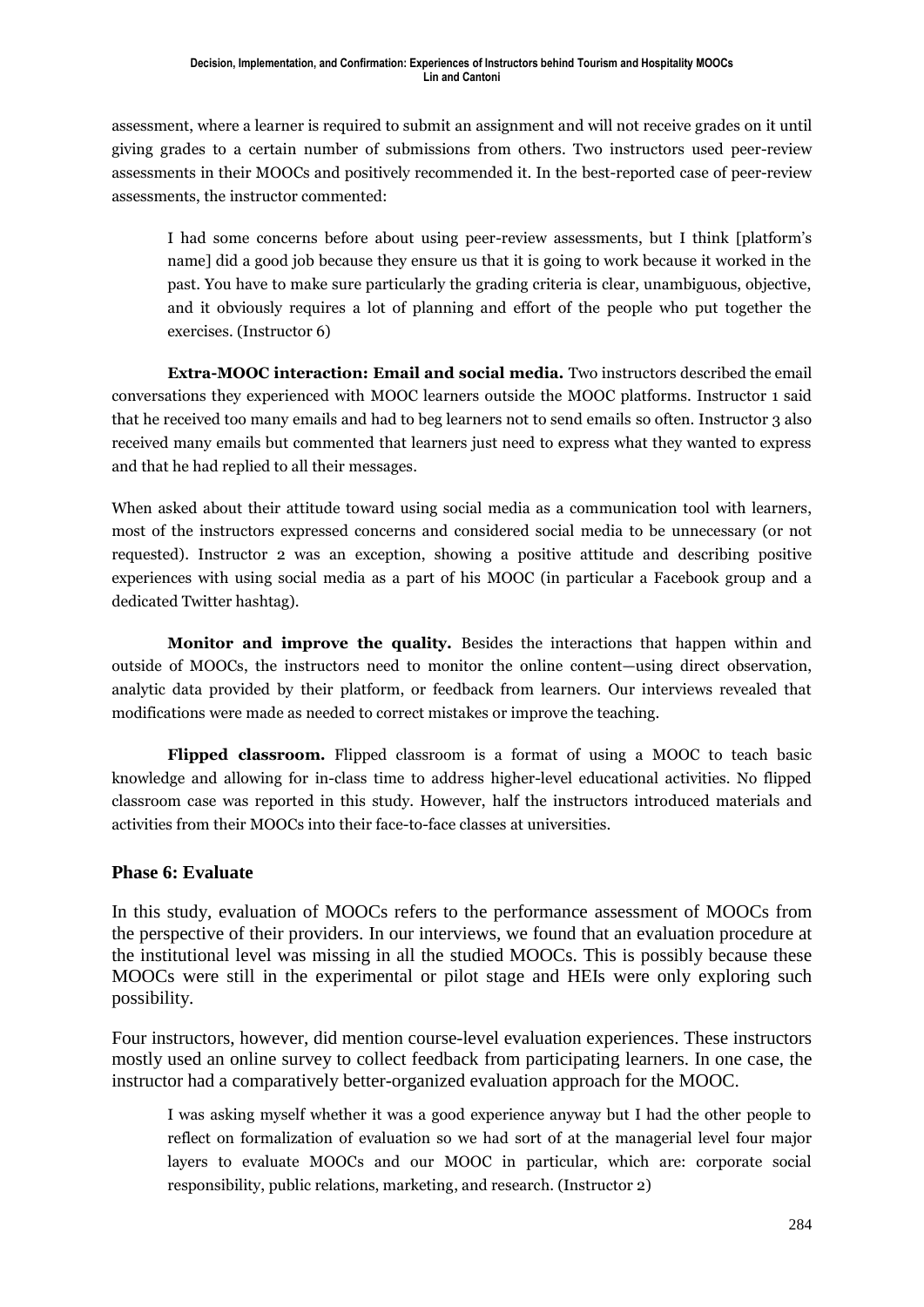When asked about the usage of analytic data in MOOCs, most instructors shared that they had plenty of data from MOOCs but did not have much time to use it, or only used it to monitor the quality of the course.

Four instructors discussed the gap between what they expected their pool of learners to be (when preparing their MOOCs) and what their actual pool of learners was. In fact, most instructors (four of six) tended to underestimate learners' backgrounds—especially their education levels—prior to delivering MOOCs.

#### **Cross-Phase Element: Support and Train**

Five MOOC instructors reported not receiving training from their universities. Four received training about the MOOC platforms directly from the platform providers. Only one instructor received some training from the central MOOC production unit in the university; this training was about how to design and teach MOOCs.

Five instructors were well supported by a team of four to ten people for the MOOCs' production. Three said that their MOOC experiences were under the guidance of a central unit from their universities, which took responsibility for supporting instructors when producing MOOCs.

Course assistants, available in four of the MOOCs, were often mentioned as being active throughout the whole process of MOOC implementation, especially during the delivery stage, where the mass communication with learners becomes a challenge to instructors. Like instructors, they had to frequently interact with learners and instructors, and were involved in assessment activities. Two instructors had no assistant, and they expressed difficulty in managing the course all by themselves without proper support.

#### **Findings on Re-Inventions**

Reinvention usually happens at the implementation stage (Sahin, 2006), which was described as "the degree to which an innovation is changed or modified by a user in the process of its adoption and implementation" (Rogers, 2003, p.180). Such efforts depart from the core or mainline version of innovation promoted by the change agency (Rogers, Eveland, & Klepper, 1977). Rogers (2003) stated one general assumption about reinvention: the higher the re-invention rate is when implementing an innovation, the faster the innovation will be adopted. Most instructors chose to avoid risk in their adoption and implementation of the MOOCs, staying away from innovative teaching or learning activities. Only two instructors referred to some elements of their MOOCs as inventive. One reinvention was in the content delivered through video: instead of the instructor being a talking head in a studio or conducting interviews in an office setting, the instructor created a documentary film. Another re-invention came as a result of the instructor adopting animated and interactive media in the MOOCs.

### **How is the Confirmation of MOOC Decisions Among Instructors After the MOOC Implementation?**

When asked "are you willing to continue teaching MOOCs in the future and why?" three instructors gave positive answers, while the other three were hesitant to continue teaching MOOCs. Instructor 6 stated that he would not repeat the experience unless it could become less demanding and more rewarding. The other two instructors firmly stated that they did not want to produce a new MOOC in the future, but that under certain conditions, they might consider re-teaching the existing MOOCs.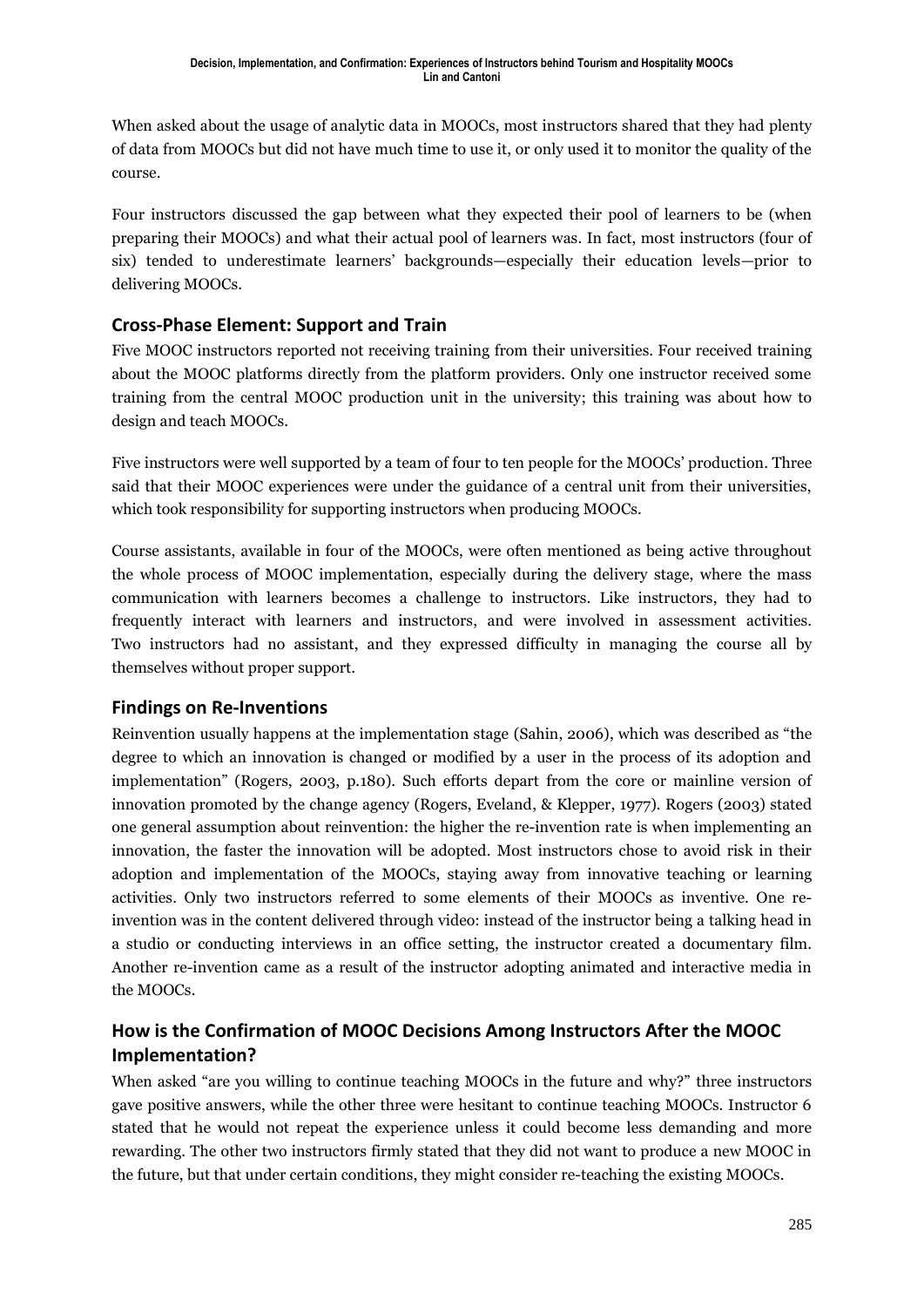# **Discussion**

Through interviews with six instructors who taught T&H MOOCs between 2012 and 2015, we aimed to explore the reasons or motivations for offering MOOCs, the process of developing MOOCs, and the intention to continue offering MOOCs in the future. In this section, we present our results in comparison with the previous literature, explain the current study's contribution and suggest future improvements.

**Stressful but motivating.** Every interviewed instructor reported the experience as having "taken a lot of time, a lot of hours," or being "overwhelming" or "difficult." Instructors from other fields also reported similar experiences (Egerstedt, 2013; Najafi et al., 2015). Considering all the stresses, why would instructors invest time and effort in something that could risk their reputations in the case of failure? T&H MOOCs' instructors explained that their decision to teach MOOCs was mostly due to a request from the senior management. In the cases of personal motivation, the decision came from wanting both to experiment with MOOCs as a new technology for teaching, and to share knowledge on a topic about which the instructors are passionate and have expertise. Similar motivations were reported by instructors from other fields, for example, the wish to gain first-hand experience with MOOCs as a teaching tool (Egerstedt, 2013; Najafi et al., 2015), shaping the MOOC development in their specialism or subject (Egerstedt, 2013), and demonstrating the teaching of their host institute (Najafi et al., 2015).

**Support is critical.** The existence of a group of people who can dedicate their time, skills, and efforts to assist the various instructors who produce MOOCs at a university was considered effective and efficient. This institutional support, as a critical requirement when producing a MOOC (Corke, Greener, & Philip, 2016), can positively influence the sustainability of the existing MOOCs over the long run by maintaining the communication with online learners no matter when they join the MOOCs. In other words, MOOC design and delivery is a team effort requiring ample emphasis on planning and clarity (Najafi et al., 2015). Other findings also confirmed the importance of adopting a team approach to producing a MOOC (Alario-Hoyos, Pérez-Sanagustín, Cormier, & Delgado Kloos, 2014; Belanger & Thornton, 2013; Corke et al., 2016).

**The contribution of a map.** Our study has revealed six critical phases of implementing and offering a MOOC, plus one cross-phase element. These six phases are: prepare, design, develop, launch, deliver, and evaluate; plus, across all phases—support and train. These reported stages were partially addressed in previous works (Najafi et al., 2015; Zheng et al., 2016). The current study narrates the details of the IDP model's "implementation" stage in the context of MOOCs by summarizing MOOC instructors' practical experiences into a visual flow map (Figure 1). The map breaks down the stages divided by other scholars into more detailed phases, which can be useful in the following ways: (1) as a timeline, the process map demonstrates the complete process of producing a MOOC from the perspective of MOOC providers. The timeline allows for greater understanding of the experiences of MOOC instructors, which had been a gap in the literature; (2) as a guideline, the process map provides a possible path for forthcoming MOOC instructors to follow, which can help to improve MOOC practices in the future.

**Face the discontinuity**. The combination of two facts—institutional interest being the main reason of their decision of adopting MOOC practices and the high discontinuity of instructors—could be explained by the DOI theory as: the authoritative decision style resulted in a lower possibility of repeating MOOC practices by the early adopters. According to Rogers (2003), the decision by an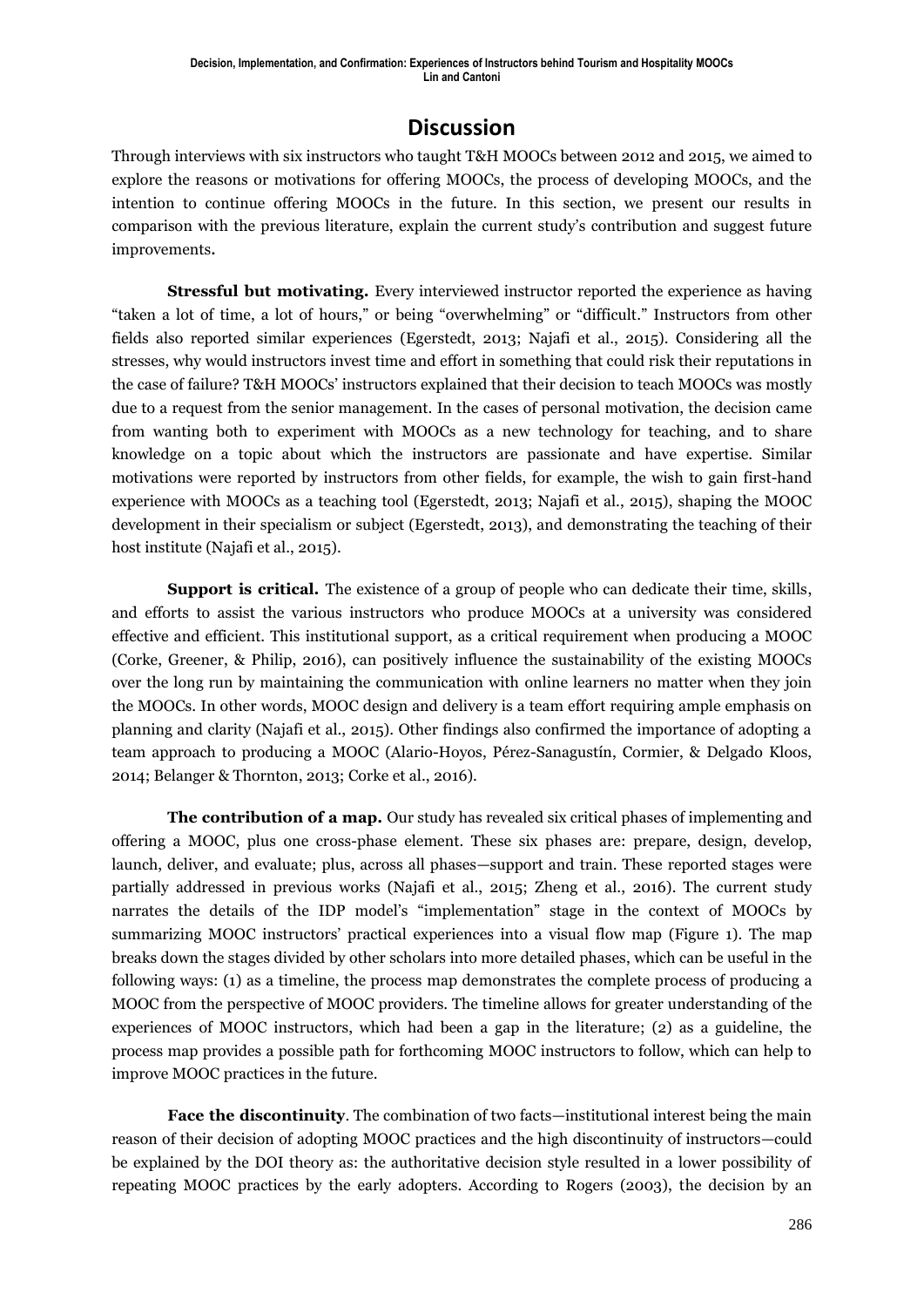individual within an organization to adopt a particular innovation can be contingent (dependent on a decision made by others in the organization), collective (the individual can vote but eventually have to follow the group decision), or authoritative (the individual is told whether or not to adopt it). Authoritative decisions may increase the chance of initial adoption by individuals but may also reduce the chance that the innovation is successfully implemented and routinized (Greenhalgh, Robert, Macfarlane, Bate, & Kyriakidou, 2004).

Under the top-down approach of MOOC adoption within a university, to reduce the discontinuity of instructors, the university can consider the suggestions by Rogers (2003), who described the IDP as a process to reduce uncertainty and proposed five attributes of innovations that help to decrease such uncertainty. These attributes include: relative advantage, compatibility, complexity, trialability, and observability. Universities can make full use of the support and training as a string through all six phases, to package the early adopters' practices with these attributes. Such attainment can not only sustain the existing practices but also showcase best practices to attract new instructors as later adopters.

**Between borders.** Three possible connections can be bridged between the two educational contexts: face-to-face and online. First, T&H MOOC instructors adapted contents from their previous teaching, research, and practical activities to the context of MOOCs. This was the case with other MOOC instructors as well. By analyzing the mainstream MOOC platforms Coursera, edX, and Udacity, Yang (2015) found that the mainstream MOOC teaching mode is a continuation of the traditional curricular structure and the traditional teaching process. Second, assets built for MOOCs were introduced back to the face-to-face classroom, and became supplemental resources for students (Hollands & Tirthali, 2014), to improve or enhance the face-to-face learning experiences. Third, the application of the flipped classroom (Cook & Triola, 2014). Even not adopted in any T&H MOOC, the flipped classroom practices have been reported and encouraged in other MOOCs (Chen, Yang, & Hsiao, 2016; Lee & Rofe, 2016; Li, Zhang, Bonk, Guo, & Guo, 2015; Robinson, 2016). It is believed that by using blended learning or flipped classroom models, students can gain basic knowledge at their own pace through a MOOCs' high-quality content. As well, students can conserve their classroom time for learning experiences better suited to the social nature of a classroom, such as activities to deepen understanding, solve problems, encourage creativity, spark innovation, and train students in critical thinking (Anders, 2015; Ingolfsdottir, 2014).

**Tools for interaction.** As a built-in tool of the MOOC teaching format, the forum was highly valued by T&H MOOC instructors as the way to interact with learners. This result is consistent with a previous study (Stephens-Martinez, Hearst, & Fox, 2014), which surveyed 92 MOOC instructors and concluded that discussion forums were rated as the most useful resource for understanding class dynamics and preparing courses for the next iteration. "The ubiquitous online discussion forum has long been seen as a suitable place for asynchronous communication and discussion among participants on a large scale." (Zhang, Skryabin, & Song, 2016, p. 277); it is no surprise that the discussion forum fits perfectly into MOOCs, which host a mass audience globally.

By contrast, social networking tools did not receive positive feedback from T&H MOOC instructors. Facebook and Twitter in MOOC settings has been frequently practiced and researched. Facebook has been used to access resources provided to deepen the understanding of course content, and to encourage connectivity, peer learning and interaction, and learning about current trends (Liu, McKelroy, Kang, Harron, & Liu, 2016). Twitter has been used to connect peers and share information,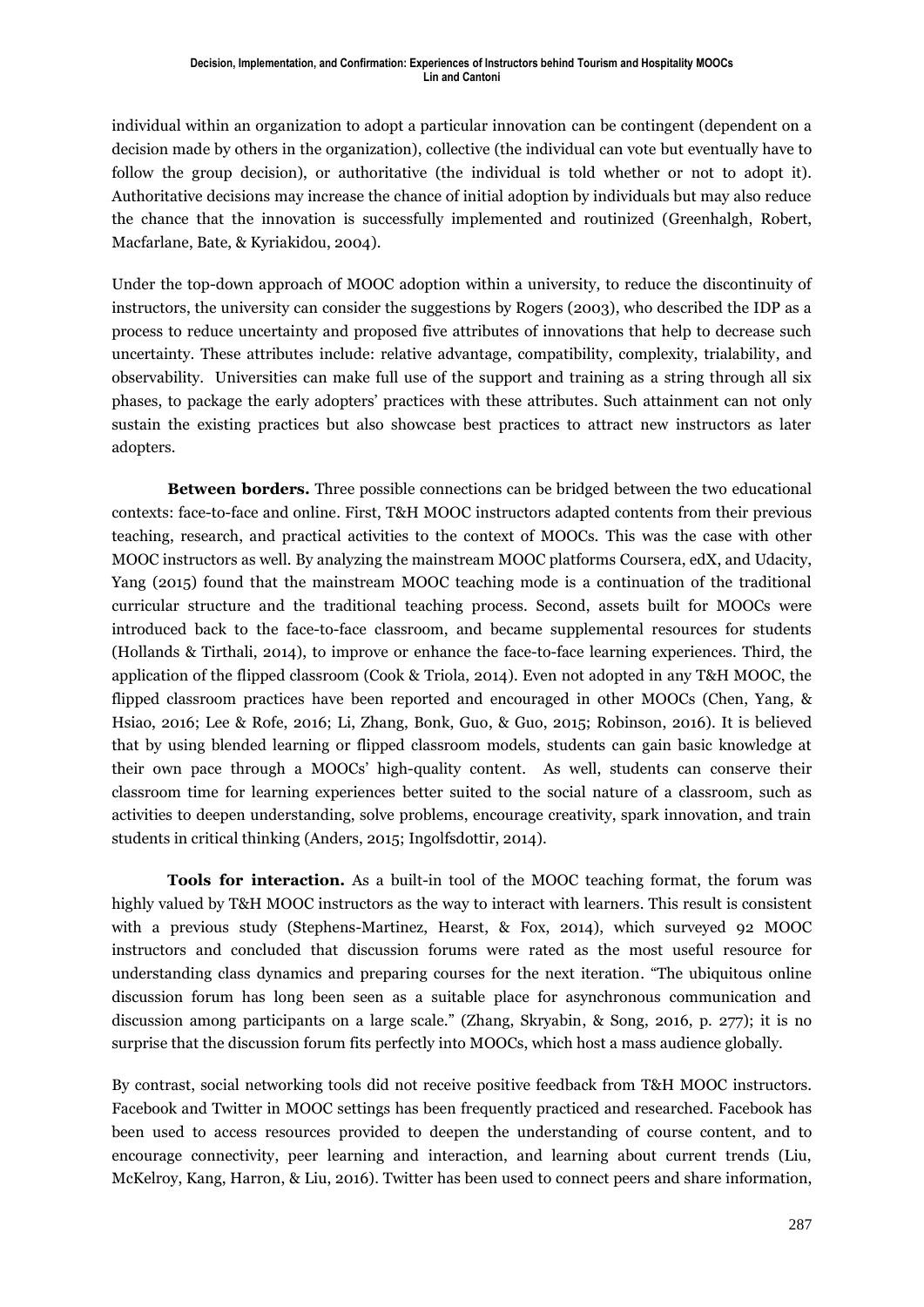such as resources or comments on their personal and real-time status (Lin, Hoffman, & Borengasser, 2013). Facebook was found to have a greater impact than Twitter (Alario-Hoyos, Pérez-Sanagustín, Delgado Kloos, & Munoz-Organero, 2014; Salmon, Ross, Pechenkina, & Chase, 2015), and also more useful according to MOOC learners (Liu et al., 2016). MOOC learners also reported that the social networking tools had a positive impact on the social aspects of their learning process (Brownell & Swaner, 2010; Dodge & Kendall, 2004; Kassens-Noor, 2012) but they preferred to use the social medium to which they were already accustomed (Veletsianos & Navarrete, 2012). T&H MOOC instructors may need not only proper guidance and support on how to use social tools to facilitate communication, but also—possibly more importantly—to better understand that these tools are welcomed by learners and that they can help to improve social learning in MOOCs.

**Re-invent to innovate MOOCs.** MOOCs nowadays usually contain video lectures, quizzes, discussion forums, and sometimes peer-review assessments. Our interviews' results suggest that T&H MOOCs did not typically go beyond these formats. The limitation in the pedagogy and effectiveness of MOOCs has been often discussed (Waldrop, 2013). Along with the fast development of web technologies, more and more widgets and applications emerge. The usages of various online tools in the MOOC context need further experimentation and research. For instance, it was suggested that for innovative teaching on the Internet, it would be interesting to add collaboration tools such as Google+ hangouts and shared documents to enable the fluid forming of study groups for some class types (Cerf, 2013). New ideas for the many uses of digital tools (Ingolfsdottir, 2014) can enrich the learning experience.

### **Conclusions**

With the guidance of the IDP, we conducted semi-structured interviews with six HEI instructors who taught T&H MOOCs between 2008 and 2015. Our results uncovered useful insights into these early adopters' experiences through the process of decision, implementation, and confirmation. We identified the top three reasons these instructors decided to teach a MOOC, which included institutional interest/pressure, learning a new teaching environment, and sharing their knowledge and expertise. Based on their descriptions, we created a panorama map of the process of implementing MOOCs for instructors. The map includes six phases—prepare, design, develop, launch, deliver, and evaluate—as well as one cross-phase element: support and train. It was found that reinvention was a rare case among T&H MOOCs. After their MOOC teaching experiences, half the instructors were positive about continuing the experience, while the other half expressed hesitation and concerns.

The limitations of this study include a lack of discussion about the subject matter and pedagogy design of T&H education in the context of MOOCs. Another limitation is that the sample size was small. However, our interviewees accounted for 20% of all instructors and represented 67% of all HEIs that offered a T&H MOOC in the analyzed timeframe.

As an explorative study, this research sets an example to study MOOC instructors' experiences and perspectives with the IDP model. Future studies are needed, for example, to use the whole IDP model to study MOOC instructors, to include a larger sample of interviewees, or to apply the same approach to other subjects and compare the results.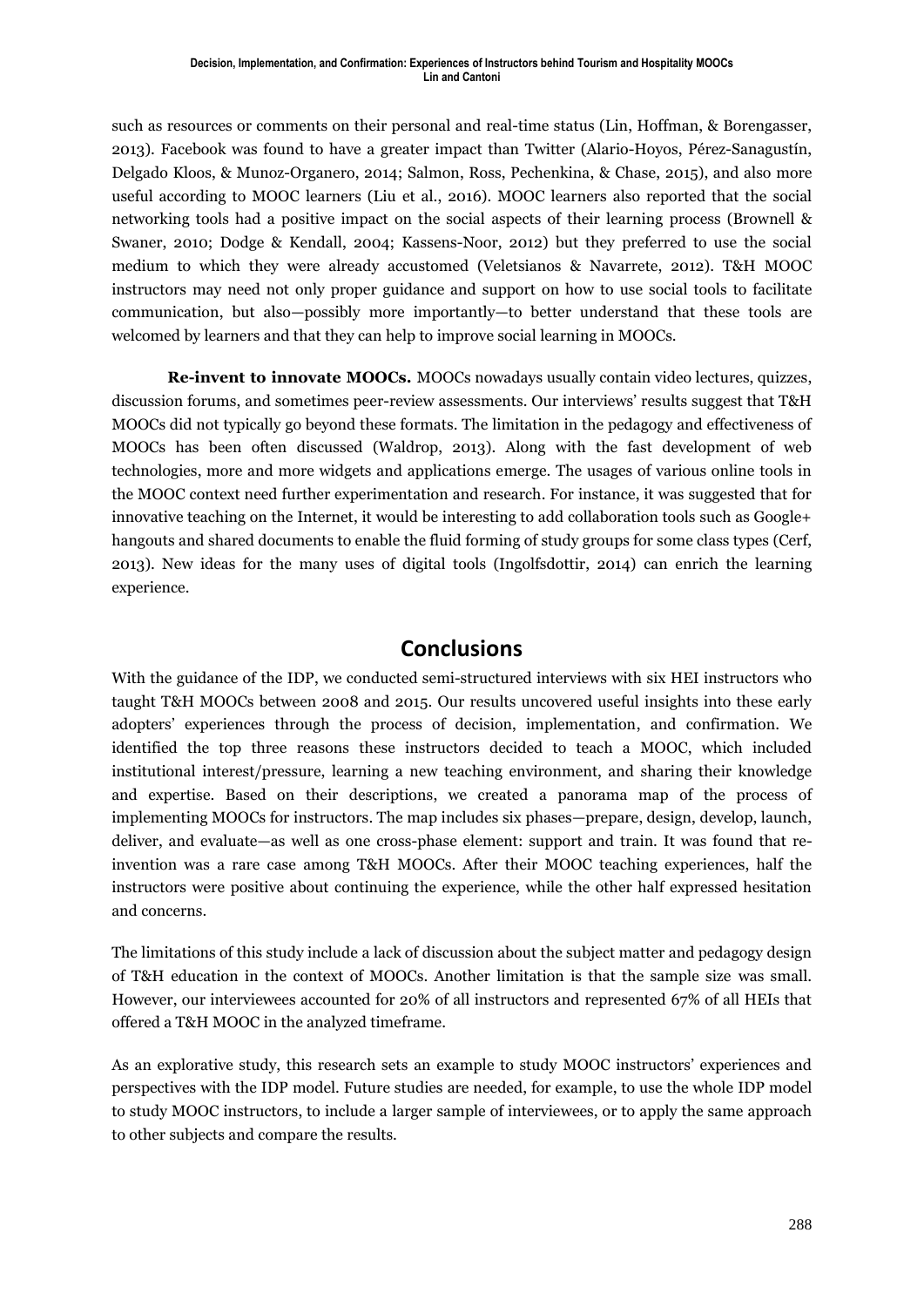# References

- Alario-Hoyos, C., Pérez-Sanagustín, M., Cormier, D., & Delgado Kloos, C. (2014). Proposal for a conceptual framework for educators to describe and design MOOCs. *Journal of Universal Computer Science*, *20*(1), 6-23. DOI 10.3217/jucs-020-01-0006
- Alario-Hoyos, C., Pérez-Sanagustín, M., Delgado Kloos, C., & Munoz-Organero, M. (2014). Delving into participants' profiles and use of social tools in MOOCs. *IEEE Transactions on Learning Technologies*, *7*(3), 260-266. DOI 10.1109/TLT.2014.2311807
- Anders, A. (2015). Theories and applications of massive online open courses (MOOCs): The case for hybrid design. *The International Review of Research in Open and Distributed Learning*, *16*(6). DOI http://dx.doi.org/10.19173/irrodl.v16i6.2185
- Annaraud, K., & Singh, D. (2017). Perceptions of hospitality faculty and students of massive open online courses (MOOCs). *Journal of Hospitality & Tourism Education*, *29*(2), 82-90. DOI 10.1080/10963758.2017.1297714
- Belanger, Y., & Thornton, J. (2013, February 5) Bioelectricity: A quantitative approach: Duke University's first MOOC. Retrieved from http://bit.ly/2s92Iq2
- Brownell, J. E., & Swaner, L. E. (2010). Five high-impact practices: Research on learning outcomes, completion and quality. *Association of American Colleges and Universities, 17*. doi:10.1111/teth.12035/full
- Cantoni, L., Kalbaska, N., & Inversini, A. (2009). eLearning in tourism and hospitality: A map. *Journal of Hospitality, Leisure, Sport & Tourism Education*, *8*(2), 148-156. DOI:10.3794/johlste.82.263
- Cerf, V. G. (2013). Running AMOOC. *IEEE Internet Computing*, *17*(3), 88-88. DOI 10.1109/MIC.2013.53
- Chen, S.-C., Yang, S. J. H., & Hsiao, C.-C. (2016). Exploring student perceptions, learning outcome and gender differences in a flipped mathematics course. *British Journal of Educational Technology*, *47*(6), 1096–1112. DOI 10.1111/bjet.12278
- Cook, D. A., & Triola, M. M. (2014). What is the role of eLearning? Looking past the hype. *Medical Education*, *48*(9), 930-937. DOI 10.1111/medu.12484
- Cook, M. (2016). State of the MOOC 2016: A year of massive landscape change for massive open online courses. *Online Course Report.* Retrieved from http://bit.ly/2qZbn1i
- Corke, P., Greener, E., & Philip, R. (2016). An innovative educational change: Massive open online courses in robotics and robotic vision. *IEEE Robotics & Automation Magazine*, *23*(2), 81-89. DOI 10.1109/MRA.2016.2548779
- Creswell, J. W. (2012). *Qualitative inquiry and research design: Choosing among five approaches.* Thousand Oaks, California: Sage Publications.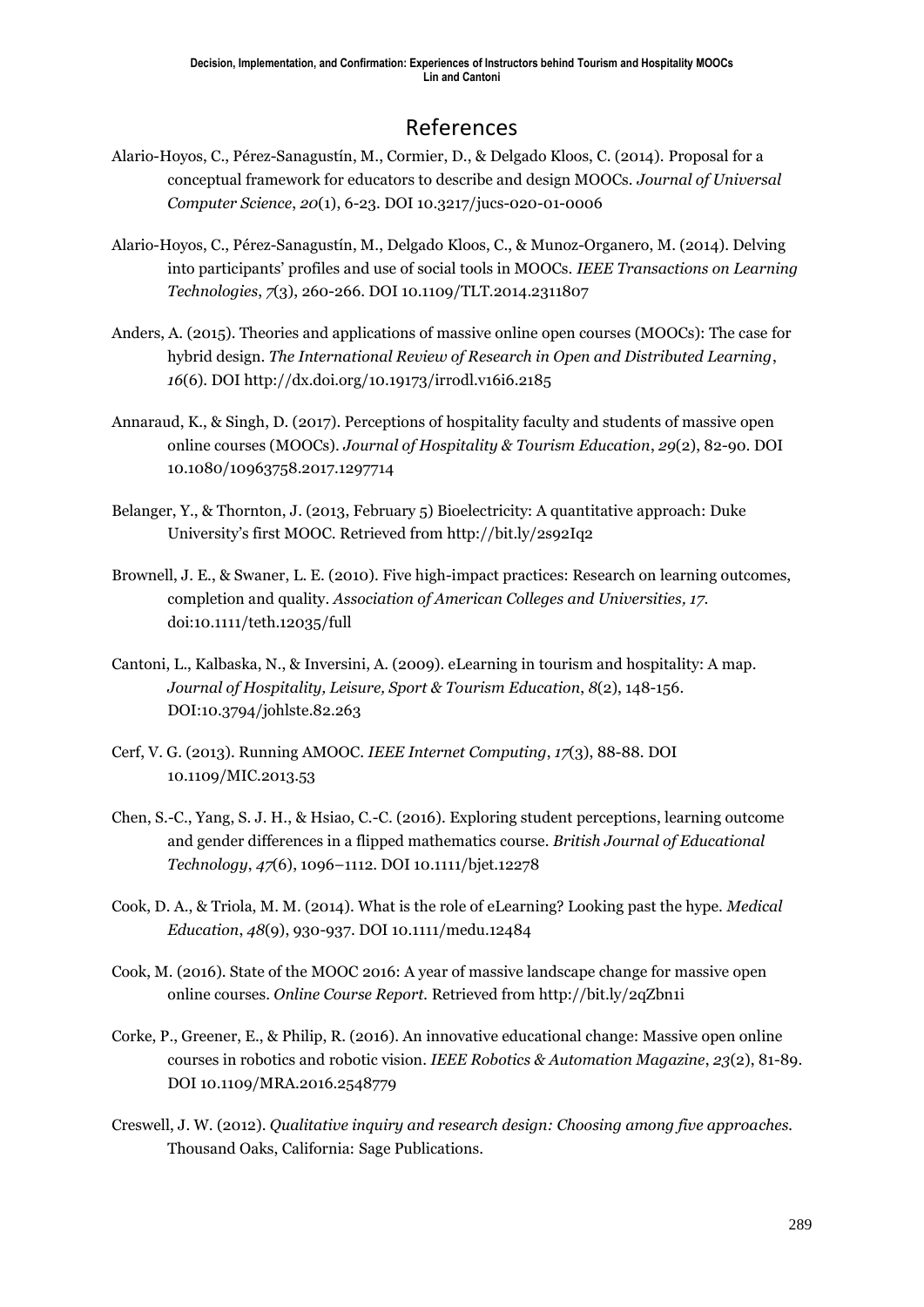- Deale, C. S. (2015). An exploratory study of hospitality and tourism educators' use and perceptions of MOOCs. *Journal of Teaching in Travel & Tourism*, *15*(2), 150-165. DOI 10.1080/15313220.2015.1026470
- DeRousie, J. C. (2014). *An exploration of the diffusion and adoption of four innovations in higher education.* (Doctoral dissertation).Retrieved from https://etda.libraries.psu.edu/catalog/23568
- Dodge, L., & Kendall, M. E. (2004). Learning communities. *College Teaching*, *52*(4), 150-155.
- Doherty, I., Harbutt, D., & Sharma, N. (2015). Designing and developing a MOOC. *Medical Science Educator*, *25*(2), 177-181. DOI 10.1007/s40670-015-0123-9
- Egerstedt, M. (2013). Controls for the masses [focus on education]. *IEEE Control Systems*, *33*(4), 40- 44. DOI 10.1109/MCS.2013.2258762
- Evans, S., & Myrick, J. G. (2015). How MOOC instructors view the pedagogy and purposes of massive open online courses. *Distance Education*, *36*(3), 295-311. DOI 10.1080/01587919.2015.1081736
- Gasevic, D., Kovanovic, V., Joksimovic, S., & Siemens, G. (2014). Where is research on massive open online courses headed? A data analysis of the MOOC Research Initiative. *The International Review of Research in Open and Distributed Learning*, *15*(5). DOI 10.19173/irrodl.v15i5.1954
- Greenhalgh, T., Robert, G., Macfarlane, F., Bate, P., & Kyriakidou, O. (2004). Diffusion of innovations in service organizations: Systematic review and recommendations. *Milbank Quarterly*, *82*, 581–629. DOI 10.1111/j.0887-378X.2004.00325.x
- Hara, T., Moskal, P. D., Saarinen, C., & Instructure, I. D., Sr. (2013, November). *Preliminary analyses of a cutting-edge knowledge distribution method of MOOC (massive, open, online course) to teach tourism as an industry*. Presented at the 3rd International Conference on the Measurement of Economic Analysis of Regional Tourism, Medellin. Retrieved from http://bit.ly/2nHGcDz
- Hollands, F. M., & Tirthali, D. (2014). Why do institutions offer MOOCs? *Online Learning*, *18*(3). DOI 10.1145/2556325.2566250
- Ingolfsdottir, K. (2014). Impact of MOOCs and other forms of online education [point of view]. *Proceedings of the IEEE*, *102*(11), 1639-1643.
- Kassens-Noor, E. (2012). Twitter as a teaching practice to enhance active and informal learning in higher education: The case of sustainable tweets. *Active Learning in Higher Education*, *13*(1), 9-21. DOI 10.1177/1469787411429190
- Kirkpatrick, D. (2006). *Evaluating training programs: The four levels.* San Francisco: Berrett-Koehler Publishers.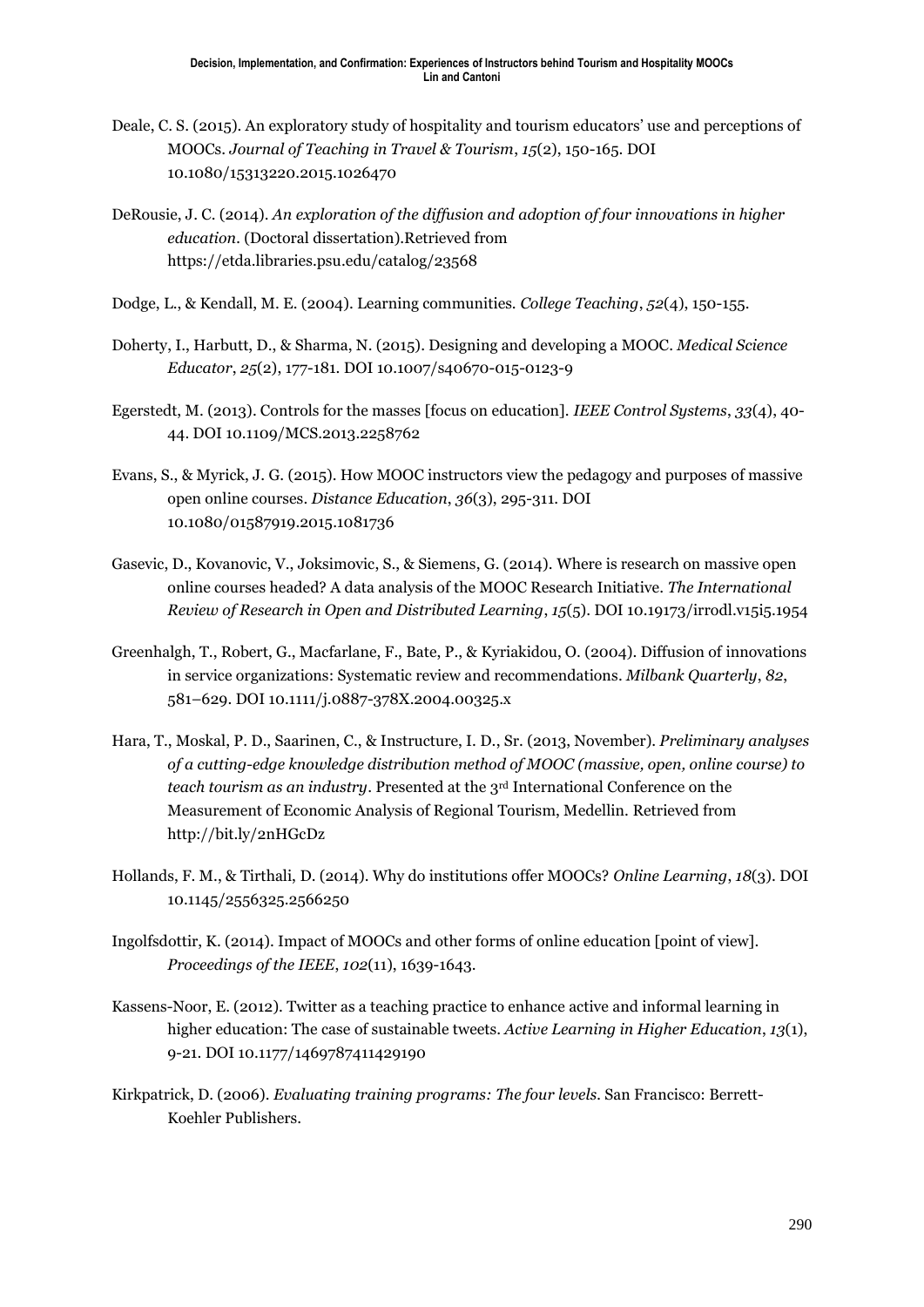- Lee, Y., & Rofe, J. S. (2016). Paragogy and flipped assessment: Experience of designing and running a MOOC on research methods. *Open Learning: The Journal of Open, Distance and E-Learning*, *31*(2), 116–129. DOI 10.1080/02680513.2016.1188690
- Li, Y., Zhang, M., Bonk, C. J., Guo, J., & Guo, Y. (2015). Integrating MOOC and flipped classroom practice in a traditional undergraduate course: Students' experience and perceptions. *International Journal of Emerging Technologies in Learning*, *10*(6), 4–10. DOI 10.3991/ijet.v10i6.4708
- Lin, J., & Cantoni, L. (2017). Assessing the performance of a tourism MOOC using the Kirkpatrick model: A supplier's point of view. In R. Schegg, & B. Stangl (Eds.), *Information and communication technologies in tourism 2017* (pp. 129-142). Cham, Switzerland: Springer. doi: 10.1007/978-3-319-51168-9\_10
- Lin, J., Cantoni, L., & Kalbaska, N. (2016). How to develop and evaluate an eTourism MOOC: An experience in progress. *e-Review of Tourism Research (eRTR)*, *7*, 1-5.
- Lin, M. F. G., Hoffman, E. S., & Borengasser, C. (2013). Is social media too social for class? A case study of Twitter use. *TechTrends*, *57*(2), 39. DOI 10.1007/s11528-013-0644-2
- Liu, M., McKelroy, E., Kang, J., Harron, J., & Liu, S. (2016). Examining the use of Facebook and Twitter as an additional social space in a MOOC. *American Journal of Distance Education*, *30*(1), 14-26. DOI 10.1080/08923647.2016.1120584
- Liyanagunawardena, T. R., Adams, A. A., & Williams, S. A. (2013). MOOCs: A systematic study of the published literature 2008-2012. *The International Review of Research in Open and Distributed Learning*, *14*(3), 202-227. DOI 10.19173/irrodl.v14i3.1455
- Miralbell, O., Cantoni, L., & Kalbaska, N. (2014). The role of eLearning applications within the tourism sector. *ELC Research Paper Series*, *8*, 4-5. Retrieved from <http://elcrps.uoc.edu/elcrps/index.php/elcrps/article/view/2285.html>
- Murphy, J., Horton-Tognazzini, L., & Williams, A. (2014). Exploring effective diffusion of tourism and hospitality MOOCs. In C. Schott, K. Caton, & C. Herzog (Eds.) *Proceedings of the Eight TEFI Conference (TEFI8) 'Transformational Learning: Activism, Empowerment and Political Agency in Tourism Education'. Guelph, Canada (4-7 June 2014): Tourism Education Futures Initiative* (pp. 190-202).
- Najafi, H., Rolheiser, C., Harrison, L., & Håklev, S. (2015). University of Toronto instructors' experiences with developing MOOCs. *The International Review of Research in Open and Distributed Learning*, *16*(3). DOI 10.19173/irrodl.v16i3.2073
- Robinson, R. (2016). Delivering a medical school elective with massive open online course (MOOC) technology. *PeerJ*, *4*, e2343. DOI 10.7717/peerj.2343

Rogers, E. M. (2003). *Diffusion of innovations.* New York: Simon and Schuster.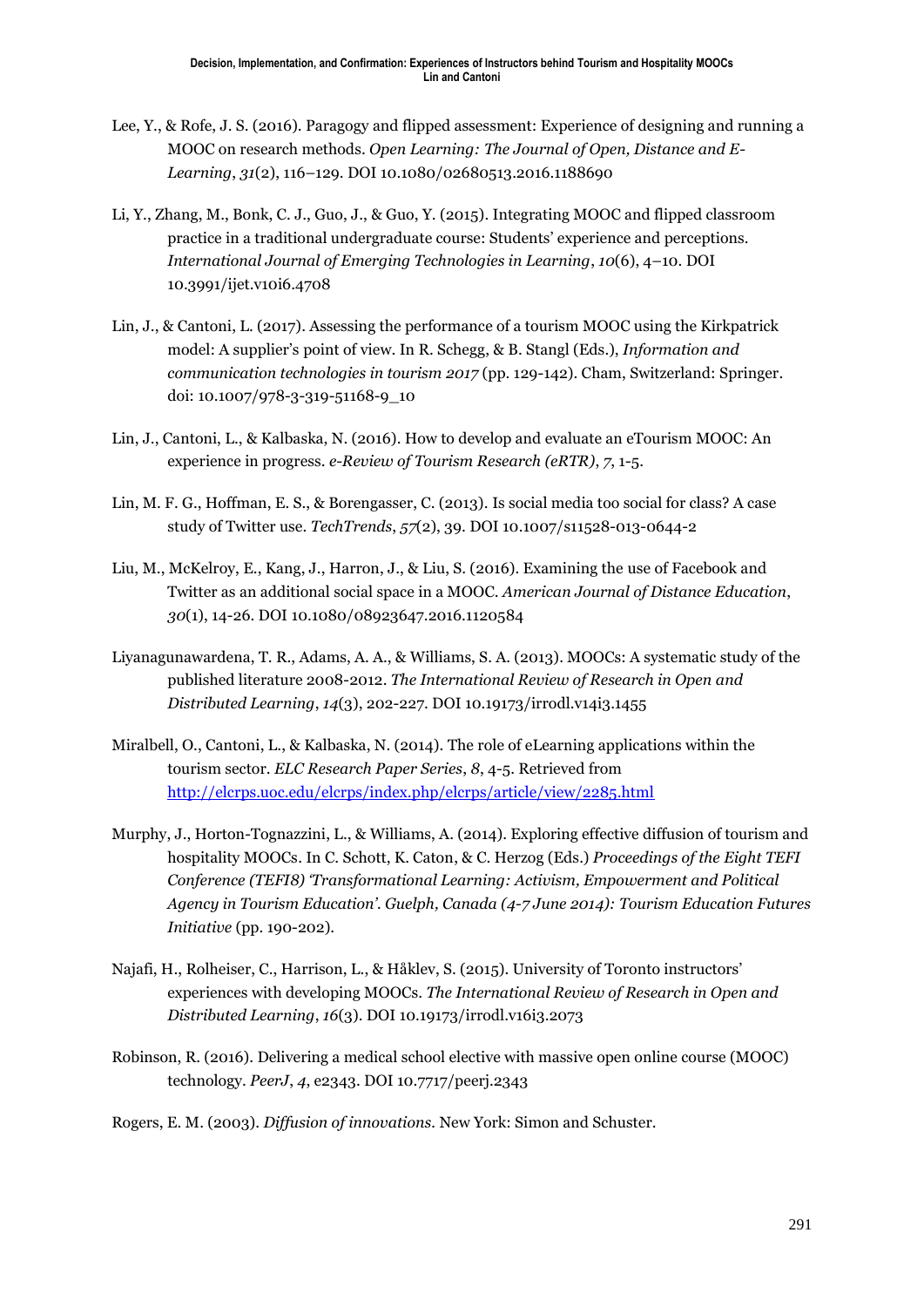- Rogers, E. M., Eveland, J. D., & Klepper, C. A. (1977). The innovation process in public organizations: Some elements of a preliminary model. Executive Summary of the Final Report. Department of Journalism, University of Michigan.
- Ross, J., Sinclair, C., Knox, J., & Macleod, H. (2014). Teacher experiences and academic identity: The missing components of MOOC pedagogy. *Journal of Online Learning and Teaching*, *10*(1), 57. DOI 10.1080/02680930701754047
- Ryan, P., Horton-Tognazzini, L., & Williams, A. (2016). A snapshot of MOOCs in hospitality and tourism. *Journal of Hospitality & Tourism Education*, *28*(2), 107–112. DOI 10.1080/10963758.2016.1163497
- Sahin, I. (2006). Detailed review of Rogers' diffusion of innovations theory and educational technology-related studies based on Rogers' theory. *TOJET: The Turkish Online Journal of Educational Technology*, *5*(2).
- Salmon, G., Ross, B., Pechenkina, E., & Chase, A. M. (2015). The space for social media in structured online learning. *Research in Learning Technology*, *23*. DOI 10.3402/rlt.v23.28507
- Siemens, G. (2013). Massive open online courses: Innovation in education. In R. McGreal, W. Kinuthia, & S. Marshall (Eds.) *Open educational resources: Innovation, research and practice* (pp. 5-15). Vancouver: Commonwealth of Learning and Athabasca University. Retrieved from http://bit.ly/2fttu8V
- Stephens-Martinez, K., Hearst, M. A., & Fox, A. (2014, March). Monitoring MOOCs: Which information sources do instructors value? In *Proceedings of the First ACM Conference on Learning@ Scale Conference* (pp. 79-88). ACM.
- Thomas, D. R. (2006). A general inductive approach for analysing qualitative evaluation data. *American Journal of Evaluation*, *27*(2), 237-246. DOI 10.1177/1098214005283748
- Tracey, J. B., Murphy, J., & Horton-Tognazzini, L. (2016). A framework for evaluating MOOCs in applied hospitality and tourism settings. *Information and Communication Technologies in Tourism 2016* (pp. 667-679). Cham, Switzerland: Springer .
- Veletsianos, G., & Navarrete, C. (2012). Online social networks as formal learning environments: Learner experiences and activities. *The International Review of Research in Open and Distributed Learning*, *13*(1), 144-166. DOI 10.19173/irrodl.v13i1.1078
- Veletsianos, G., & Shepherdson, P. (2016). A systematic analysis and synthesis of the empirical MOOC literature published in 2013–2015. *The International Review of Research in Open and Distributed Learning*, *17*(2). DOI 10.19173/irrodl.v17i2.2448
- Waldrop, M. M. (2013, July 17). Education online: The virtual lab. *Nature*. Retrieved from <http://www.nature.com/news/education-online-the-virtual-lab-1.13383>